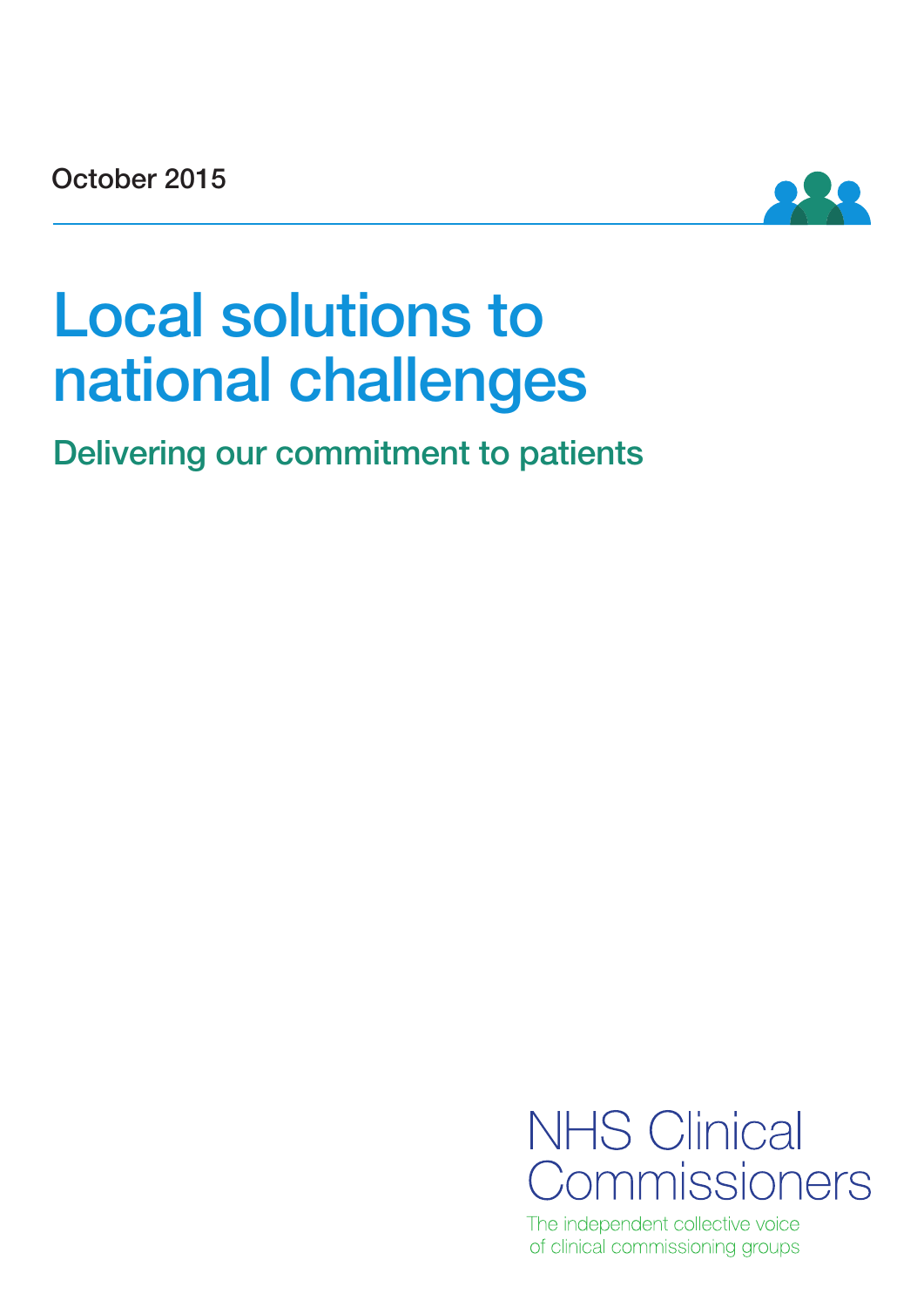## Foreword: Our ambitions for the future

Since NHS Clinical Commissioners published its first manifesto in 2014, we have had a new government and the publication of the *Five Year Forward View*. We feel therefore that this is the right time to refresh our "asks" of national government and national bodies such as NHS England and to set out how we see the future direction of clinical commissioning groups (CCGs) as they work to the new agenda.

The aims of the *Five Year Forward View* correspond exactly with how CCGs see the future direction of the NHS. The principles of localism in health and social services – working with local partners on sickness prevention, self-care for patients with chronic conditions, health inequalities and care delivered in the community – are those to which CCGs, as local GPs, are fully committed. We have made an excellent start on tackling these issues and we find the possibilities for the future truly exciting. CCGs have the energy and the expertise required to revolutionise our health service.

The themes of this report were developed with our membership and our elected board. The process has highlighted how CCGs have matured as organisations and are established bodies within their local areas. The many case studies in this report demonstrate the benefits of having doctors leading the design and shape of local health services.

What concerns us is how we keep CCGs protected at a time when it feels as though the environment in which they work is moving in an unhelpful direction. Our members highlight ever-growing bureaucracy with top-down priorities, a financial system that feels out of touch with long-term patient needs, and a reporting process that seems oppressive and insensitive to the local context. Here we are asking for some changes that will enable us to concentrate on our strategic role – transforming the health and wellbeing of our populations.

Dr Amanda Dovle OBE, Co-chair, NHS Clinical Commissioners and Chief Clinical Officer, NHS Blackpool CCG

Dr Steve Kell OBE, Co-chair, NHS Clinical Commissioners and Chair, NHS Bassetlaw CCG

Julie Wood, Chief Executive, NHS Clinical Commissioners

## **Introduction**

#### Fit for the future

Since CCGs were set up nearly three years ago, they have made a significant contribution to patient care. CCGs are now well established, with a growing expertise in commissioning and purchasing local services for our patients and populations.

Clinical commissioners have an unrivalled knowledge of the health needs of their local populations. They are, after all, also on the front line as GPs, seeing patients every day. They know their patch, the resources they have available and the specific challenges of their localities. Doctors who have lived and worked in the same communities for a number of years are making informed decisions for their populations.

The CCG contribution to better patient care is clear: our members can improve healthcare outcomes for our communities using their clinical expertise, change the nature of local services through their commissioning levers and drive efficiencies in order to create a sustainable NHS.

Based on that knowledge then, and in light of the general election this year, our members have identified some refreshed policy "asks" that will help them to perform even better as they work to transform healthcare both now and in the future.

We understand the constraints under which the public sector now operates. The drive for efficiencies and high-quality care is paramount. CCGs have a role in driving that agenda and have a good record of balancing their budgets, targeting their spending on the key priorities. This paper is not then a reactionary demand for ever-increasing resources, but more about being smarter in the way that the system works to support CCGs to be leaders of local change across health and social care. We are not asking for another huge system overhaul, but rather discrete, practical changes based upon our experience of what works.

CCGs are an asset to the NHS. However, they need national support to be as effective as they can be. Here, we set out how those in charge of policy and decision-making can help clinical commissioners as they deliver first-class, modern, cost-saving health services, responsive to the needs of their local populations and fit for the future.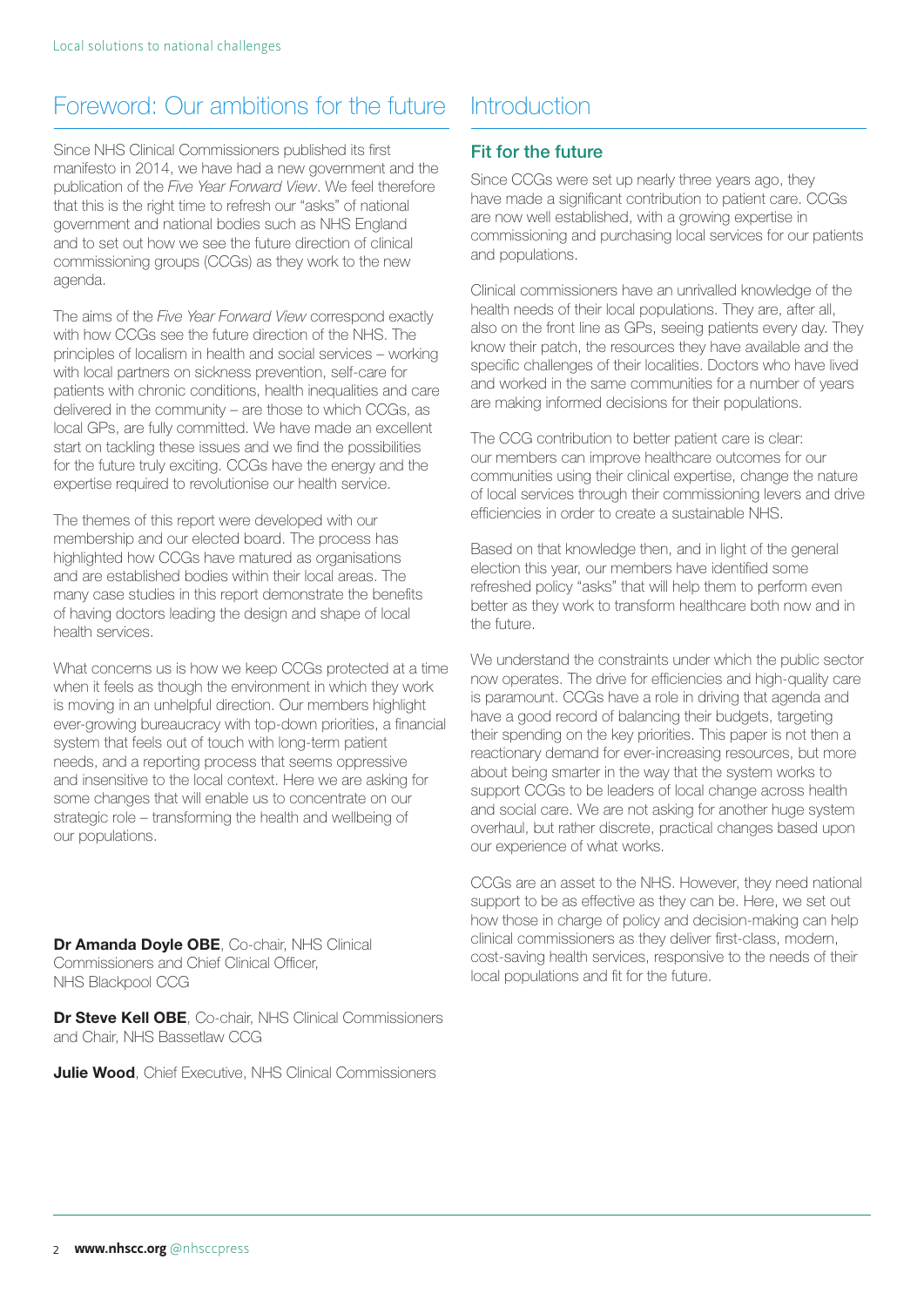## What we need to deliver our commitment to local patients

We have identified five critical asks that will release the potential of CCGs:

#### 1. Focus on the long-term view

Clinical commissioners must be supported to focus on their strategic role and function, which is to transform healthcare at a local level. They need to be freed from centralised reporting in order to work with local partners to prioritise local population health – strengthening community care, sickness prevention, health inequalities and the long-term causes of poor health. This means being able to plan for at least the next five years, rather than on an annual basis; a shift away from the focus on narrow national targets and the daily performance of their hospital providers, all supported by a single national outcomes framework for health, public health and social care.

#### 2. Realise the potential of localism in the NHS

CCGs are looking for a firmer commitment to what is known as "place-based commissioning" – that is, ensuring that NHS commissioning is strongly aligned to local geographies and local populations. For that, they need the centre to recognise that diverse geographies need diverse local solutions; speed up the development of health and wellbeing boards (HWBs); provide resources to develop co-commissioning; fix the fragmentation of the regulators' roles; and allow the CCG role to evolve in the future to meet local need.

#### 3. Ensure financial stability

CCGs can and do manage their budgets but there are stormy times ahead. They face heavy financial pressures. They have identified reforms that will put them on a more stable footing as organisations and also make considerable savings. These are introducing a multi-year financial settlement, which will enable them to invest up front in order to make savings in the following years; the freedom to use different payment methods for different types of care; a reform of the outdated tariff system and the provider objection process; and increased flexibility in how they use their running cost allowances.

#### 4. Value CCGs as local leaders

CCGs' vital knowledge and expertise is being submerged under a top-down approach from NHS England. They need a more collaborative partnership with national bodies, with an end to the ever-increasing micromanagement from the centre; a reporting regime that is proportionate and sensitive to local circumstances; clear support from the centre when they have to make tough decisions; and input into the design of the planned "scorecard" method of measuring their performance.

#### 5. Provide the tools to support intelligent commissioning

CCGs require some practical measures in order to work faster and smarter. Specifically, they are asking for a clear national narrative on the future of commissioning support, with a more flexible Lead Provider Framework, better access to data at patient level and compatible IT systems that allow them to work seamlessly with other sectors of health and social care. They also want a strong national workforce strategy that is fit for purpose and clearer, and simpler rules on competition and procurement.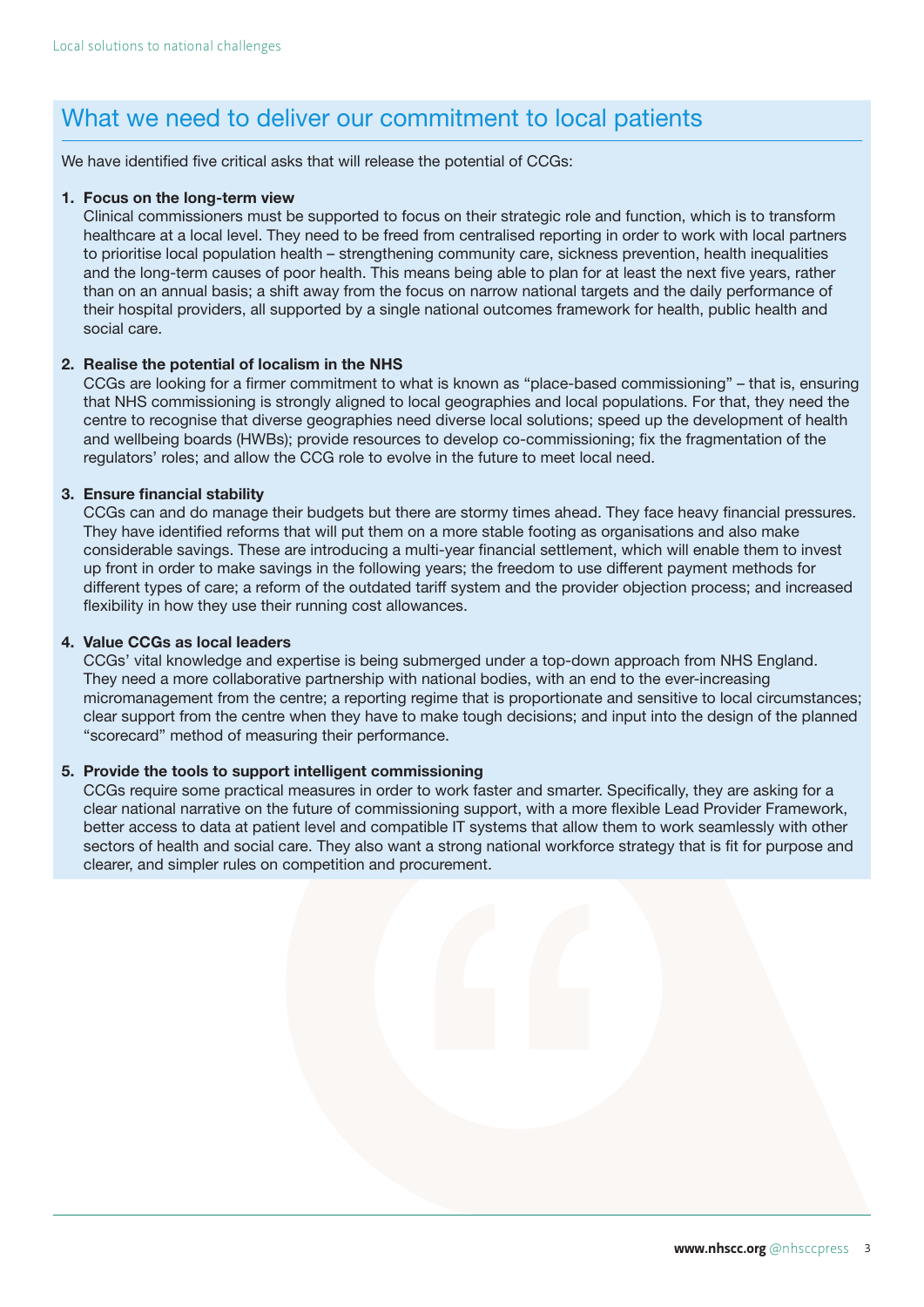## Focus on the long-term view

"Clinical commissioning – that coming together of clinicians, managers and patients – can be quite breathtaking in terms of what you can do for your local population, but you need to have the freedom to do it properly. We have a great opportunity; I really don't want to lose it."

#### Dr Nikita Kanani, Chair, Bexley CCG

Health and social care needs have changed hugely over recent years to the point where much of the way that we provide health services is outdated and wasteful. At the same time, spiralling costs mean that the NHS will soon be unsustainable without a radical rethink. And despite all the money and all the efforts, huge health inequalities still persist across the country. We need a different, more long-term approach to the way we plan and deliver healthcare.

We support the direction of NHS England's *Five Year Forward View*, which sets out not only the challenges that we face but also how we can meet them in the longer term at a local level. Working on the ground, clinical commissioners are best placed to understand the needs of their local populations. Together with partners, such as local authorities in HWBs, they are focusing on the *Five Year Forward View* priorities: public health, sickness prevention, self-care, health inequality and care delivered in the community.

We believe CCGs have made an impressive start: some truly innovative services are now delivering first-class care to patients, with far more efficient use of resources. Changing the entire focus of the NHS, however, is a huge, once-in-ageneration task, and much remains to be done. CCGs are more than capable of taking this agenda forward but in so doing they must be allowed to concentrate on the bigger picture. This is about moving beyond immediate priorities to invest in the long-term needs of our populations.

### What do we need?

#### Return clinical commissioning to its strategic role

"CCGs must be allowed to focus on their role of transforming health services, not diverted by narrow, short-term priorities imposed from the centre."

Dr Amanda Doyle, Co-chair, NHSCC and Chief Clinical Officer, NHS Blackpool CCG

CCGs were set up to drive change in the delivery of local health services, building strong community level services for local patients and generally being disrupters in the system. In redesigning health services for future generations, quick fixes do not work. CCGs need to be able to plan strategically for at least the next five years rather than on an annual basis. They also need the government to support them in the strategic aspects of their role by reducing the burden, frequency and duplication of short-term performance reporting.

Our members are increasingly being diverted from their strategic local purpose to focus on short-term national pressures; for example, the daily performance of their secondary care providers on issues such as winter pressures and referral-to-treatment-time targets. This distraction comes from national bodies trying to maintain a grip on the performance of the NHS. As we know, however, the system is broken and needs new solutions. Short-term fixes simply make the problem worse.

#### Prioritise the CCG role in tackling the long-term causes of poor health, addressing inequalities and prevention – a new national outcomes framework

Issues such as sickness prevention and health inequalities are complex. They take time to address and they cross the divide between the NHS, social care, living conditions and individual lifestyle choices. The link between problems such as poverty, unemployment and poor housing and conditions like heart disease, stroke and lung problems has long been understood, but the problem still persists. CCGs need to be freed from national priorities to work collaboratively with local partners across the public sector.

Our recent work with the Local Government Association (LGA) highlighted CCGs' need for more national government support as, together with local government partners, they can focus on sickness prevention, public health and health inequalities. This is not about creating new structures or local bodies but rather about introducing a single national outcomes framework for health, public health and social care. It should have a limited number of key national outcomes for the whole system, which will enable priorities to be determined locally. A more joined-up national outcomes framework will strengthen the collective priorities of local areas and also ensure that CCGs receive appropriate national support when working with partners to tackle the long-term health problems facing our populations.

CCGs are ready and willing to focus on these issues; many are acutely aware of how needs differ between areas of high deprivation and more affluent areas, for example. Preventing ill health requires investment upfront but its rewards are much greater.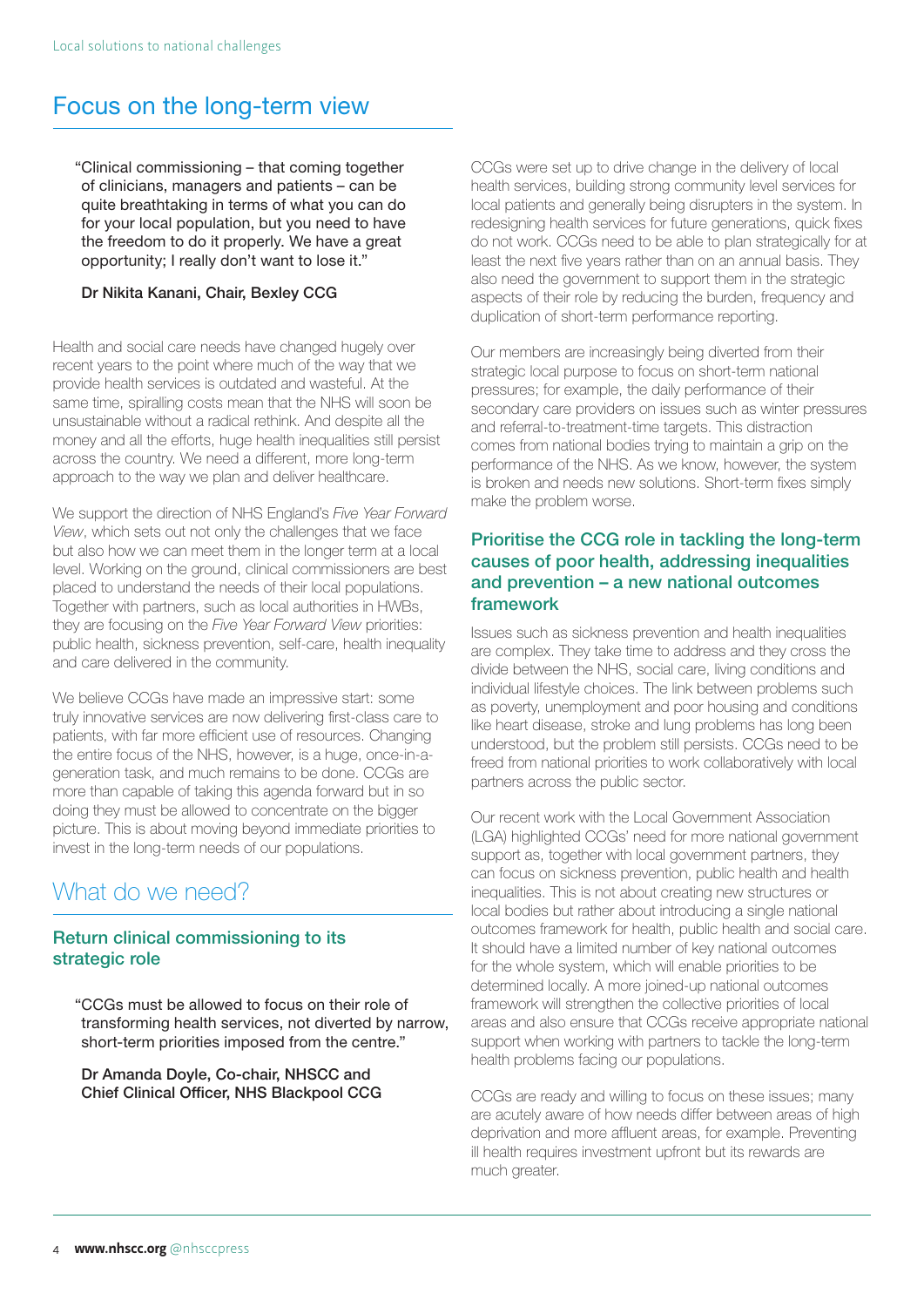## Realise the potential of localism in the NHS

"We need to be able to implement the national principles in a local context of what will work well. Otherwise we will waste money, time and energy and we won't get the best for our populations."

#### Dr Phil Moore, Deputy Chair, NHS Kingston CCG and NHSCC board member

CCGs are local organisations, designed to work to a footprint, not only based on simple geography but on the profile of their areas. This is their strength. As GPs and as members of other local bodies, they work to provide services tailored to meet the specific, identified health and social care needs of their neighbourhoods. CCGs would welcome a greater commitment to that agenda from central government, regulatory bodies and NHS England, as well as some specific changes that will allow them to make faster progress in developing that strong local focus.

CCGs are looking for a much firmer commitment to what is known as place-based commissioning – that is, ensuring that NHS commissioning works to, and is strongly aligned to, its geography and its population. This commitment to localism must be in the form of national principles, rather than targets, which can be adapted to local needs, strong local levers, adequate resources and a regulatory system that is in tune with local circumstances.

## What do we need?

#### Understand that diverse geographies need diverse local solutions

CCGs must be free to act in the best interest of patients, adopting systems that work best for them and their localities rather than national models. We must move to a place where national government sets out its principles but does not dictate how policy is delivered. This will support different areas in developing different solutions to the health and care needs of their populations. It might involve pooling local budgets with local authorities or devolving some commissioning functions. We want recognised plurality for local areas – local answers to national priorities.

Programmes such as the Better Care Fund (BCF), which centralise attempts to speed up joint local working and the pooling of monies, often meet with mixed reactions because local structures vary. While some CCGs found the BCF helpful, for others the timetable proved a hindrance to effective local working. Sharing financial risk as part of BCF plans (and proportionality of that risk between commissioners) was a key area for negotiation which required space for local decisions to be made.

The approaches to devolution are a move in the right direction. Here local areas, in a bottom-up partnership, agree to work together and produce local mechanisms for doing so. Devolution in areas like Cornwall and Manchester provide interesting examples of how the public sector can work jointly at a local level, but these models will not work for all areas or all CCGs. Policymakers must enable different models and modes of devolution and partnership working to flourish.

## Improved services for children with complex needs and their families

In 2014, Barts Health NHS Trust ran a pilot project aimed at improving services for children and young people with complex needs. During the six-month pilot, 20 children and young people were assigned a case manager who played a key part in coordinating care between agencies and services such as community nursing, physiotherapy, occupational therapy, school nursing, teaching staff and community paediatrics. Tower Hamlets CCG is working with the trust to fund an expansion of the pilot to include 50 children and young people, as well as a detailed evaluation to validate the outcomes and build on the achievements so far.

#### The results:

These are currently being collected by Barts Health NHS Trust. However, early analysis, which will be validated over the next few months, suggests:

- a 59 per cent reduction in A&E attendances for this group
- a 54 per cent reduction in emergency admissions for this group
- better use of hospital admission to manage the children's pain and other symptoms
- introduction of early-stage review of epileptic medications to help prevent uncontrolled seizures
- closer working between health and social services with outcomes such as disclosure of domestic abuse.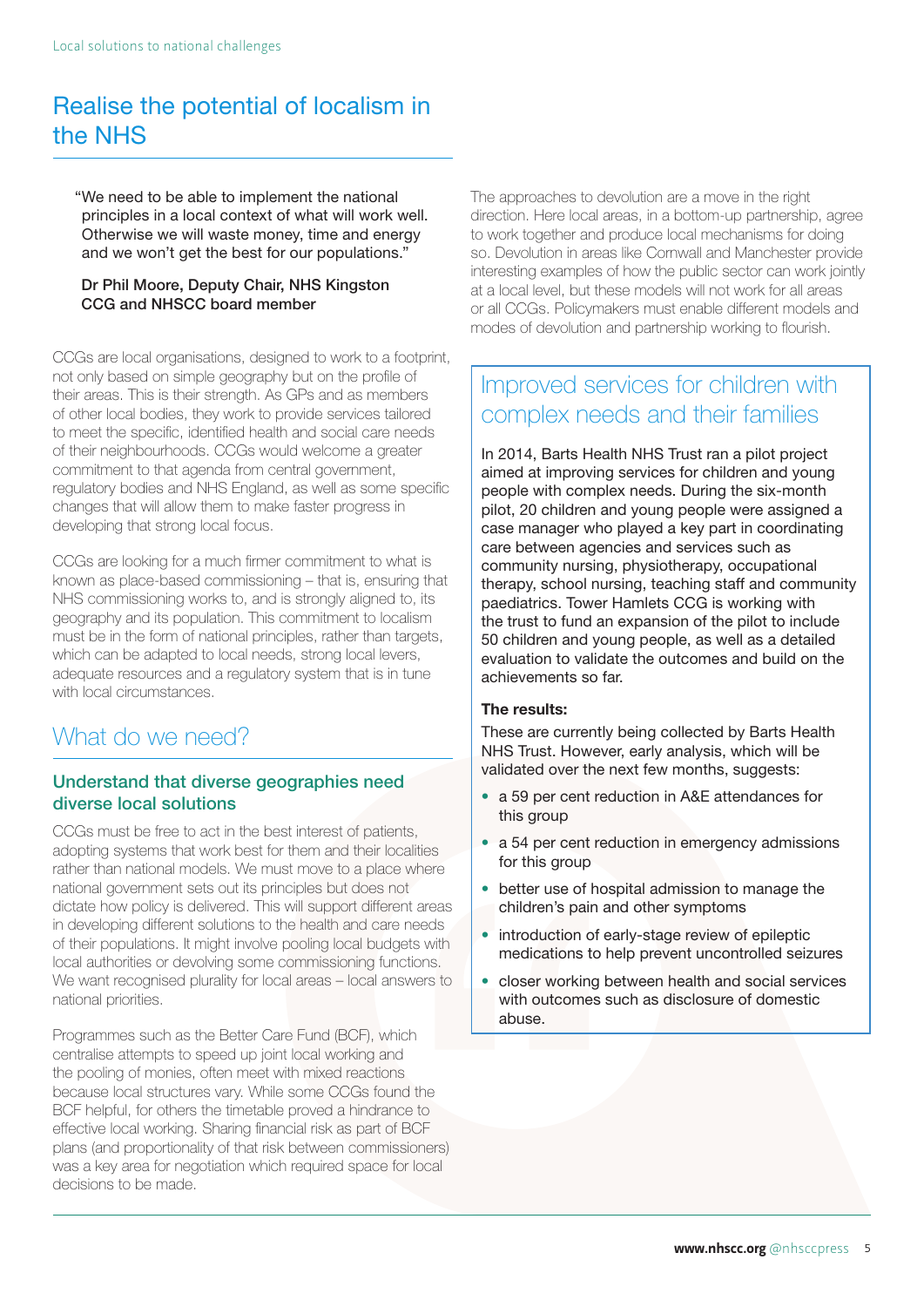#### Address the variation in the development of health and wellbeing boards

Health and wellbeing boards (HWBs) should be the focus for joined-up commissioning at the local level. For this to happen though, the boards need support in developing the right skills and culture in order to facilitate a more effective partnership between CCGs and local authorities.

We have made the point several times in the past that while local authorities provide a democratic legitimacy to HWBs, CCGs bring the equally essential clinical accountability. Both NHSCC and the LGA recognise that this combination of CCG and local authority accountability is critical to addressing local health and care needs.

However, HWBs are at different stages of development, which can affect the effectiveness of place-based commissioning. NHSCC and the LGA have made a shared commitment to support the sector to improve, as set out in our document *Making it better together*. We know HWBs need clear support to develop their cultures, work differently and become recognised spaces for steering local priorities. Simply adding more national targets, mandated pooled budgets and responsibilities will not make them work better.

# "

"While CCGs are taking on more commissioning responsibilities, they are not necessarily seeing a straightforward transfer of resources from NHS England in order to deliver it, but are instead working with everdecreasing management budgets"

#### Further progress on co-commissioning, with resources from NHS England

"At the moment in my area, some health commissioning is done by the local authority, some by specialised commissioning, some by NHS England and the rest by CCGs. How do we get everyone working together to commission for the whole local population?"

#### Fiona Clark, Chief Officer, NHS Southport and Formby CCG and NHS South Sefton CCG

We believe patients would benefit from a local commissioning system that genuinely focuses on people and pathways of care. We therefore support the principle of CCG co-commissioning and have seen that realised for primary care (or general practice). As we explained in our previous manifesto, *Making change happen* (2014), we see co-commissioning as the most feasible way to join up NHS commissioning at a local level. CCGs have a key role in commissioning out-of-hospital care but it's becoming increasingly apparent that they need the levers to link into other parts of the patient's care pathway, notably wider primary care and specialised commissioning.

However, recent experience from the move to primary care (general practice) co-commissioning shows there are some risks for CCGs in taking on more. The process showed that while CCGs are taking on more commissioning responsibilities, they are not necessarily seeing a straightforward transfer of resources from NHS England in order to deliver it, but are instead working with everdecreasing management budgets. This creates some nervousness as CCGs move towards a role in specialised commissioning.

With other areas of co-commissioning on the horizon for CCGs, we need a commitment from NHS England that when any commissioning is transferred, the corresponding management budget follows.

"There are two tests that must be met before CCGs can take on further commissioning functions – the first is they get the budgets and the second is they get the capacity and resource to do the job well."

Dr Steve Kell, Co-chair, NHSCC and Chair, NHS Bassetlaw CCG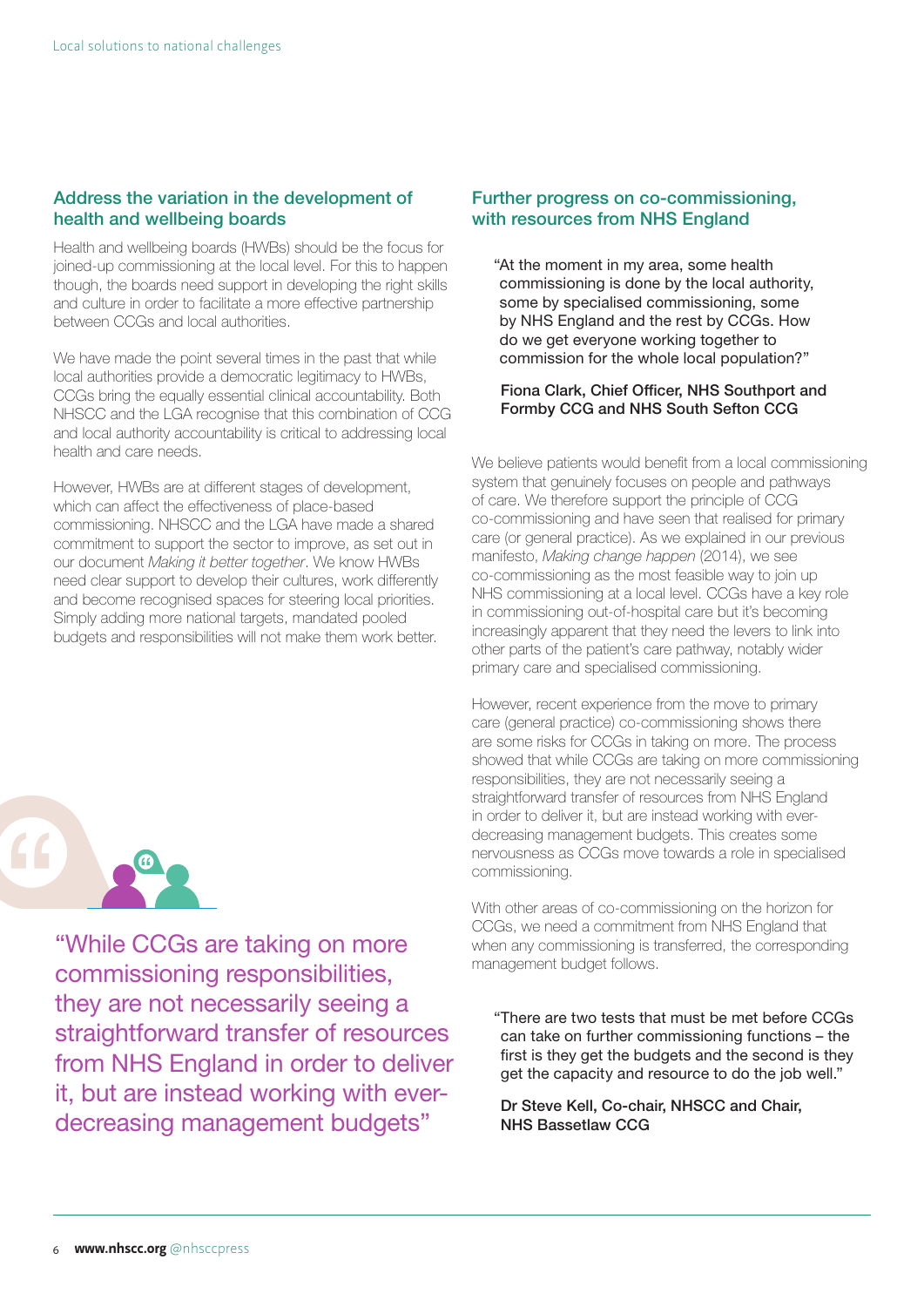#### Better local coordination between the regulators

We welcome the recent merger of Monitor and the Trust Development Authority into NHS Improvement, this should simplify the trust assurance process for CCGs. We would like to see this direction of travel continue, with more joined-up working between NHS Improvement and the Care Quality Commission (CQC). The aim should be for one streamlined process for local areas, with joint inspections and assurance techniques that look at healthcare systems, as opposed to organisations.

Regulatory bodies must, therefore, adapt to new ways of working so that they do not obstruct local commissioners working to improve out-of-hospital care and transform services for their populations. The establishment of NHS Improvement must be swift and the new body must work differently from Monitor and the TDA, looking at the interests of the health economy as a whole, rather than focusing on individual organisations.

CCGs have been experiencing varying levels of engagement with the CQC inspection process – this must be more consistent. The CQC must see CCGs as critical local stakeholders in its work, supporting healthcare to go beyond national standards towards quality 'in the round'. Inspection, like commissioning, can benefit from greater clinical input but must align more closely with local objectives and contexts.

#### Allow the CCG role to evolve to meet local need

"We might not all sit within the pure CCG model in the future but that doesn't matter if we are able to deliver a better service for our populations in a more joined-up way. People want a mandate for what the role of the CCG will be, but it's going to be different in different areas."

#### Dr Nikita Kanani, Chair, Bexley CCG

We must remember that when it comes to commissioning healthcare, one size does not fit all. The recognition that different local populations and neighbourhoods have different needs was, after all, the rationale for giving more purchasing power to local CCGs.

As CCGs develop in line with local circumstances and needs, so their structures are diverging. Some are moving towards the model of accountable care organisations: bodies that act as both providers and commissioners of healthcare. Others are developing accountable care partnerships and some fullblown devolution. There are differing views about the future of CCGs and some of the unintended consequences of moving some of the CCG functions to new bodies. Again, we believe that this has to be resolved at local level, taking account of local circumstances. We are keen to work with NHS England to develop a shared narrative for commissioning as it evolves.

## Supporting older people in their own homes

Aylesbury Vale CCG's new service, designed and led by a retired GP, supports older people who want to continue living independently. The aim is to avoid crises and the need for emergency hospital admissions. A total of 2,400 patients out of a practice list of 29,000 are aged over 75. All of these patients have been advised of the new service and given a direct contact number.

Nurses carry out a comprehensive geriatric assessment in the patient's home, drawing up a personalised care plan and prescribing medication as needed. In the case of hospital admission, they also assist with discharge planning and coordinate the patient's rehabilitation.

#### The results: (early indications)

- • 20 per cent of patients (480) identified in first stage of project for full review and personalised care plans
- reversal of rising trend in emergency admissions for this group from an increase of 3 per cent to 8 per cent over the past two years to a drop of 5 per cent during the past six months
- shorter hospital stays, resulting in lower costs data being collected
- anecdotal increase in patient satisfaction data being collected.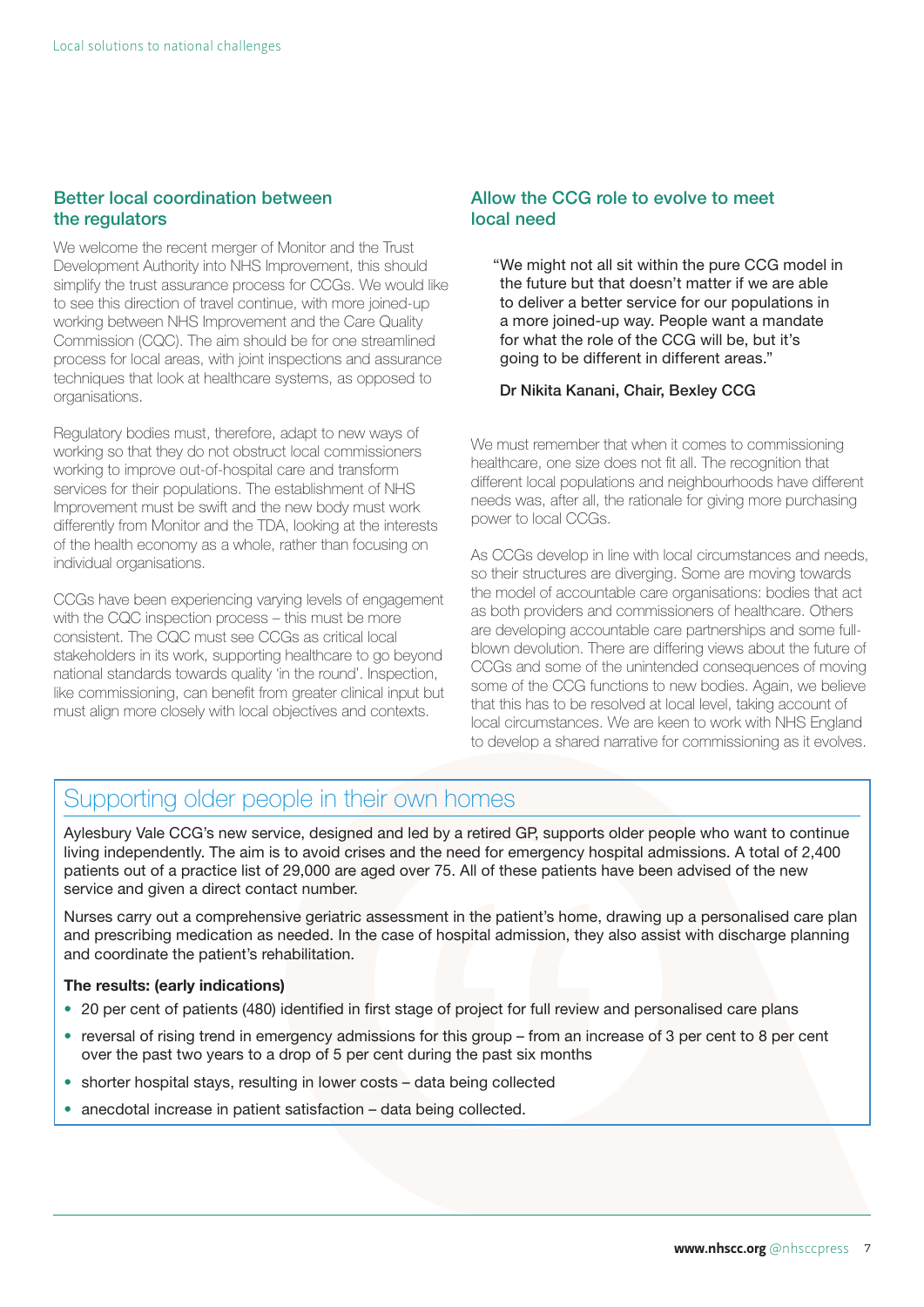## Ensure financial stability

"If I enable my clinicians to support people with hypertension proactively this year, the evidence shows that over the next three years I can avoid a large number developing life-changing, longterm conditions. The interventions that deliver the greatest return on investment are not recognised because they may deliver in years two and three."

#### Richard Samuel, Chief Officer, NHS Fareham and Gosport CCG and South Eastern Hampshire CCG

CCGs have made a good start when it comes to operating within their budgets. This is in contrast with other parts of the commissioning system. The specialised commissioning budget held by NHS England, for example, has been overspent by almost £600 million in the last two years. As local purchasing organisations, CCGs fully understand the constraints on the public purse and the importance of achieving the best possible value for money. For them, the £22 billion efficiency target provides a unique opportunity for the sector to show its economic competence.

While CCGs stayed within their budgets over the past two years, they cannot guarantee to continue to do so without the necessary longer-term support and resources. They expect to be hit by several additional cost pressures over the next five years, including increased demand and escalating prices. At the same time, they will be looking to transform services locally, based on an understanding of how health needs are likely to change over time.

CCGs will have to continue to make funding go further while investing in services to meet future needs. This is an even tougher challenge and can only be met with the right government support.

Against this background then, we have identified some changes to the current financial arrangements that will result in considerable savings, particularly in the areas of sickness prevention and community-based healthcare.

## What do we need?

#### A multi-year financial settlement

"If we were to open a community clinic, it might take a year for it to reach its optimum use and for fewer people to go into hospital. We are investing in the long term."

James Rimmer, Chief Finance Officer, NHS Southampton City CCG

The CCGs' current annual spending round militates against services that will make savings in the longer term. Closer monitoring of people with diabetes by GPs or specialist nurses in the community, for example, can prevent complications developing and reduce hospital admissions and expensive treatments. However, such a service might take two to three years to reach its full economic potential. And to close an existing service before a new one is fully established is risky. Obviously, this approach might cost more in the first few months but it will lead to considerable savings longer term. A five-year funding cycle would be much more appropriate and support long-term investment.

## Improving the lives of cardiology patients

Heart failure is the most common reason that patients are readmitted to the Royal United Hospital, Bath. Bath and North East Somerset CCG, working with the hospital, set out to reduce readmissions for this group and redesign care around the patient.

Working with patients, carers, cardiologists and specialist nurses, they introduced a community intravenous treatment administered by specialist nurses and produced a *Heart failure passport*. This document, held by the patient, contains key information such as treatment plans and medications. The service was supported by an innovative multidisciplinary team approach where the team's combined skills were crucial in coordination and care planning. New technology also means that patients can monitor their weight and therefore their heart condition.

- emergency hospital admissions down from 174 in 2012/13, to 131 in the first 11 months of the service
- 94 per cent of more than 2,000 patients said they were likely or extremely likely to recommend the service
- savings of £133,407.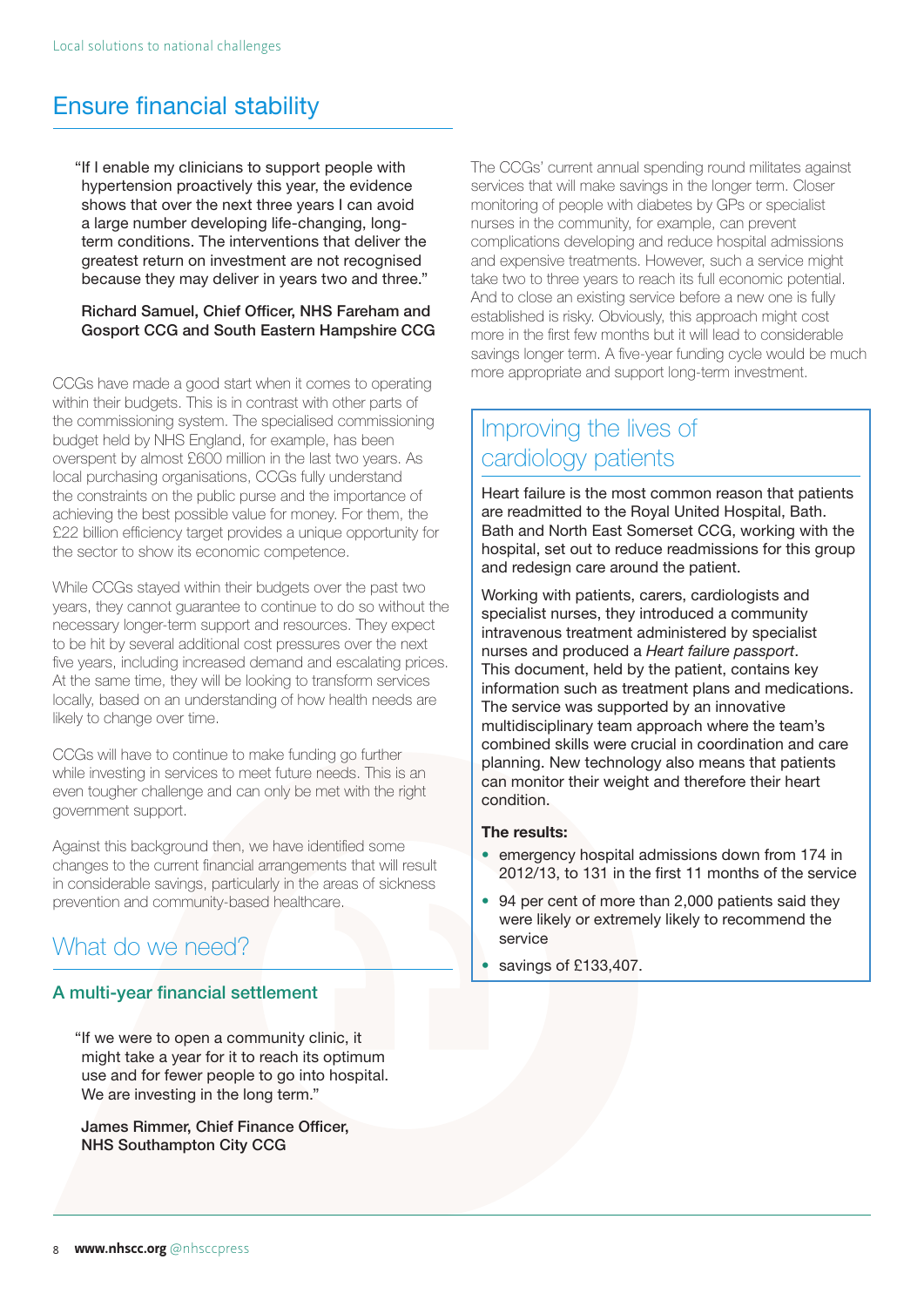#### Reform of the tariff

"The tariff is useful in some cases – to reduce waiting times for hip replacement, for example – but it doesn't incentivise long-term prevention or community-based work."

#### Dr Joe McManners, Chair, NHS Oxford CCG

As we said in our previous manifesto, *Making change happen* (2014), the NHS tariff (as part of the payments system) needs significant reform. Our members feel that the tariff – the system by which hospitals are paid – works against their long-term priorities by concentrating money and resources on hospital activity.

The tariff was introduced at a time when cutting hospital waiting lists was the priority. It therefore rewards on the basis of the numbers of treatments delivered rather than on keeping people healthy and out of hospital. It might have its uses in some parts of the sector but it does not help CCGs to shift care out of hospitals. In fact, it can actively prevent this.

The 2015/16 tariff objection process was a good example of this. While organisations that provide services to the NHS have the right to challenge points in their contracts, CCGs were disappointed that the objections were upheld at the cost of the wider system. In the CCG view, some rebalancing is required if national policymakers really want healthcare to change. We need to see more multi-year tariff arrangements and stronger commissioner and provider negotiation on the annual efficiency factor.

#### Different payment methods for different types of care

"Care needs to be delivered as close as practicable to the patient; if that's in the community then that's brilliant; if that's in the big hospital because that is the safest, best place, then fantastic. We need financial mechanisms that will help with that."

#### James Rimmer, Chief Finance Officer, NHS Southampton City CCG

Redesigning how the NHS provides care involves a fundamental shift in how we pay providers. As new models of care come on stream, CCGs need the freedom to use the most appropriate payment models. For example, the Year of Care is an innovative way of delivering care to people with long-term conditions, putting the patient at the centre, encouraging them to self-manage and focusing on keeping them well. The traditional payment model is no longer fit for purpose in this new environment.

#### Stability in the CCG running cost allowance

"We need to get rid of this arbitrary cap. If you want to invest a greater proportion of your budget on people who are needed to deliver change, you must be able to do that. Give us the freedom to decide where to spend our money."

#### Dr Steve Kell, Co-chair, NHSCC and Chair, NHS Bassetlaw CCG

To maintain CCGs' long-term stability, there must be no more cuts to their running cost allowances and they must have more flexibility in how they use them. CCGs find it very frustrating that, while they are statutorily responsible for their local commissioning budgets and have, to date, managed them well, their running costs are capped. In 2013/14, their running cost allowance was £25 per head. For 2014/15, NHS England froze the total running cost allocation, which worked out at £24.73 per head. Now for 2015/16, this has been cut even further, by at least 10 per cent to £22.07 per head.

The curb on running costs at a time when CCGs are taking on more responsibilities is a significant risk for them as organisations and to their ambitions for more localism in the NHS. Our members are concerned that further reductions in their running costs will:

- mean CCGs are unable to commission effectively
- leave CCGs unable to support national policy and drive local efficiencies
- reduce transparency through less capacity for reporting
- force smaller CCGs to merge or disappear and lose their local focus.

#### Help with weight loss

Gloucestershire CCG and Gloucestershire County Council are working together to tackle obesity in a bid to prevent conditions such as heart disease, cancer and diabetes.

People with weight problems are referred to weight loss clinics where the help includes one-to-one sessions on writing and reviewing personal eating plans and a review of patients' progress after six months.

- 70 per cent of over 6,000 people referred to the scheme have completed the programme
- • 62 per cent of those have lost at least 5 per cent of their weight.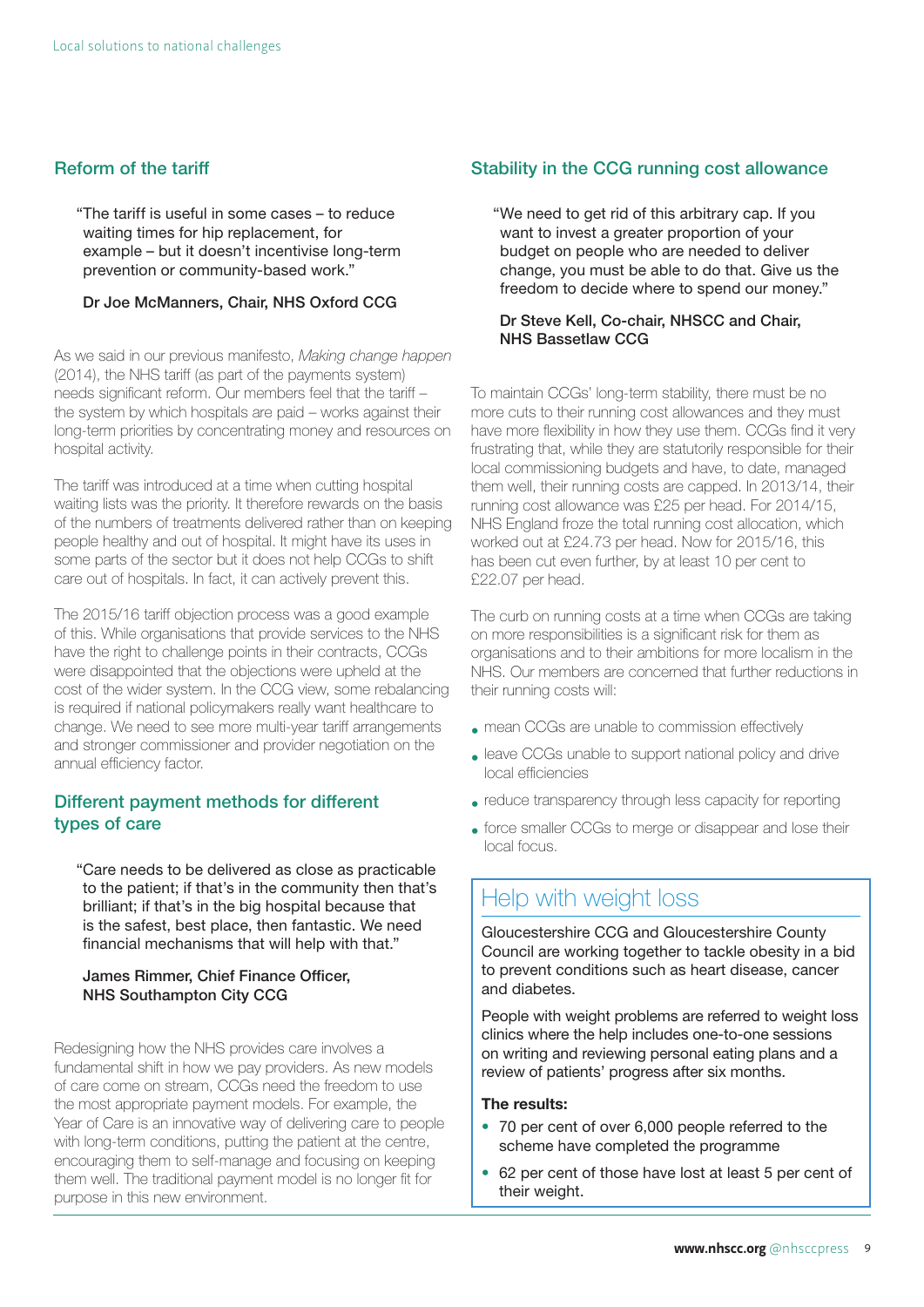## Value CCGs as local leaders

"I am very happy to be accountable but we are having demands for a report on this or that almost on a daily basis. That doesn't help us to get on with the day job."

#### Dr Phil Moore, Deputy Chair, NHS Kingston CCG and NHSCC board member

CCGs must be a recognised, respected voice in the NHS. As we have said, their understanding of the health needs of their local populations is second to none. Yet this vital knowledge and expertise is being submerged under a topdown approach from NHS England that is undermining CCGs as leaders of healthcare.

## What do we need?

#### A mature partnership with national bodies

"We have some very innovative and successful work going on around reducing hospital admissions for frail, elderly patients. Unfortunately, my executive team spend most of their time looking at how long individuals wait in A&E. If only we could lose that micromanagement; all it does is prevent people from doing some proper work."

#### Dr Caroline Dollery, Chair, NHS Mid-Essex CCG

Our members want more collaborative ways of working with national bodies, in particular with NHS England as a fellow commissioner and as the assurer of CCGs. At present our members feel they are being micromanaged according to the daily priorities of national bodies. A more equal partnership would free up CCGs for the strategic role that they were established to do and that is so urgently required. Indeed, NHSCC has been acting as a check and balance on the centre by highlighting when relationships appear to be changing or the tone or nature of demands are distracting our members from their local role. Our interventions have increased over the past 18 months.

#### Balanced assurance from NHS England

"The input from national bodies should be supportive and enabling. The focus should be 'How do we solve the issue with you?' rather than 'What are you doing about it?"

#### Amanda Bloor, Chief Officer, NHS Harrogate and Rural District CCG and NHSCC board member

We understand the need for a robust assurance regime with the right challenge in place, but that process must not be such a burden that it hinders CCGs in their role and goes against the principles of localism. Assurance must be fair and proportionate and recognise the challenges that local areas face. Our members feel that assurance processes are often too weighted towards a CCG's or a provider's financial performance, which is not always within the CCG's control.

The difficulties facing a CCG should be viewed on an individual basis and according to their local context. Too often though the response is a blanket directive or demand across the whole system. CCGs need meaningful, targeted support to help them to succeed.

## Fewer hospital stays for people with dementia

Harrogate CCG wanted to improve the detection, diagnosis and aftercare for people with dementia. Working with the local hospital, social services and mental health services, they reorganised memory clinics, made specialist care more accessible to care homes and local hospitals, and improved support for carers.

- average length of emergency hospital stay for these patients down from 19 days to 10.7 days
- average waiting times for the memory clinic down from 74 to 28 days
- wait for domiciliary care for people with dementia down by 50 per cent.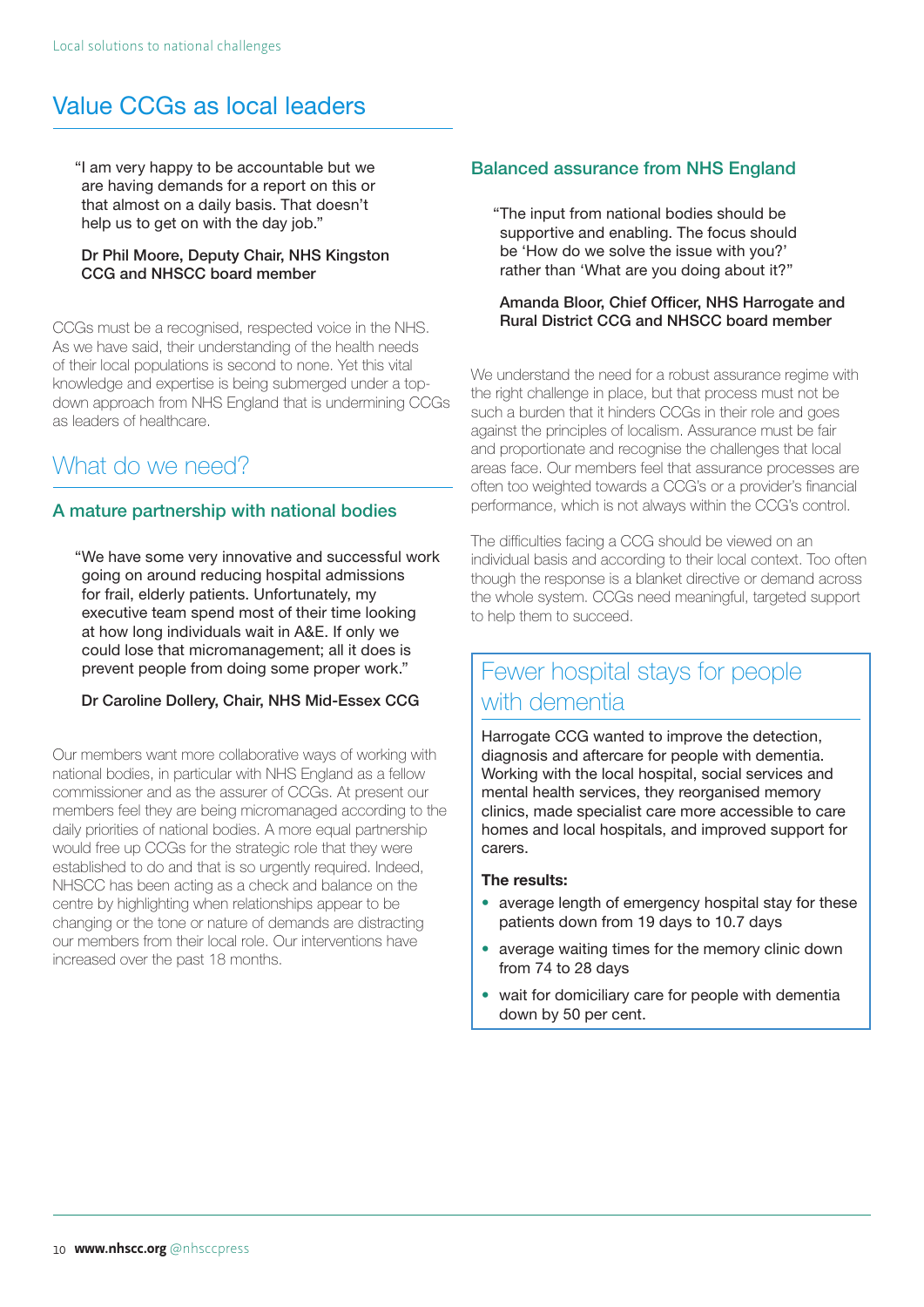#### Accurate information for the public about CCG performance

"CCGs are open to being assessed on their performance and for improved transparency, but we must ensure the system is fair and accurate, otherwise we are giving the public a distorted view."

#### Julie Wood, Chief Executive, NHSCC

We support the move to greater transparency within the NHS. The public has the right to know how its money is being spent and how its local CCG is performing. However, our work with members shows that CCG metrics are complex. The proposed "scorecard" system for assessing the performance of local health systems through CCGs must compare like with like, align with the existing assurance process and have the right metrics in place in order to produce a fair assessment. We are working with the national bodies to ensure CCGs are able to influence the shape and scope of the final product so that it works well and provides the public with the information they need.

#### National support for the tough decisions CCGs will make

"We need to talk about how the health service will look in ten years' time. That's the conversation that no one wants to have. But when you say to the public, 'The cake is no bigger, how do you want to cut it?', they do understand."

#### James Rimmer, Chief Finance Officer, NHS Southampton City CCG

We need senior policymakers and politicians with local influence to work with CCGs to support local healthcare changes that will have a clear benefit for their constituents. We know from bitter experience that closing a local hospital invariably meets fierce opposition. People have an emotional attachment to a service they have known and used for many years and they also tend to see the issue purely in terms of cost saving. Yet when a decision to close a poorly performing, unsafe service is properly explained, people listen. As we improve services, those that are outdated and failing will have to go. CCGs will be leading those decisions and will need support in making the case for change.



"When a decision to close a poorly performing, unsafe service is properly explained, people listen. As we improve services, those that are outdated and failing will have to go"

## Fewer calls to the ambulance service

In 2011/12, Blackpool CCG and Fylde and Wyre CCG jointly spent around £86 million on unscheduled care and that amount was set to increase.

Research showed that a large proportion of the healthcare budget was accounted for by relatively few patients and the top 100 callers to the North West Ambulance Service in one deprived area rang 1,100 times over a three-month period.

Frequent callers to the emergency service were phoned and asked about their problems, not about their use of services. If appropriate, they were offered immediate access to local support services for help with conditions such as anxiety, depression and feelings of self-harm and loneliness. When their emotional and social needs were met, the patients' medical problems tended to disappear.

- 999 calls down by 89 per cent
- A&E attendances down by 93 per cent
- hospital admissions down by 82 per cent
- incidences of self-harm down by 98 per cent
- savings of £2,757,380.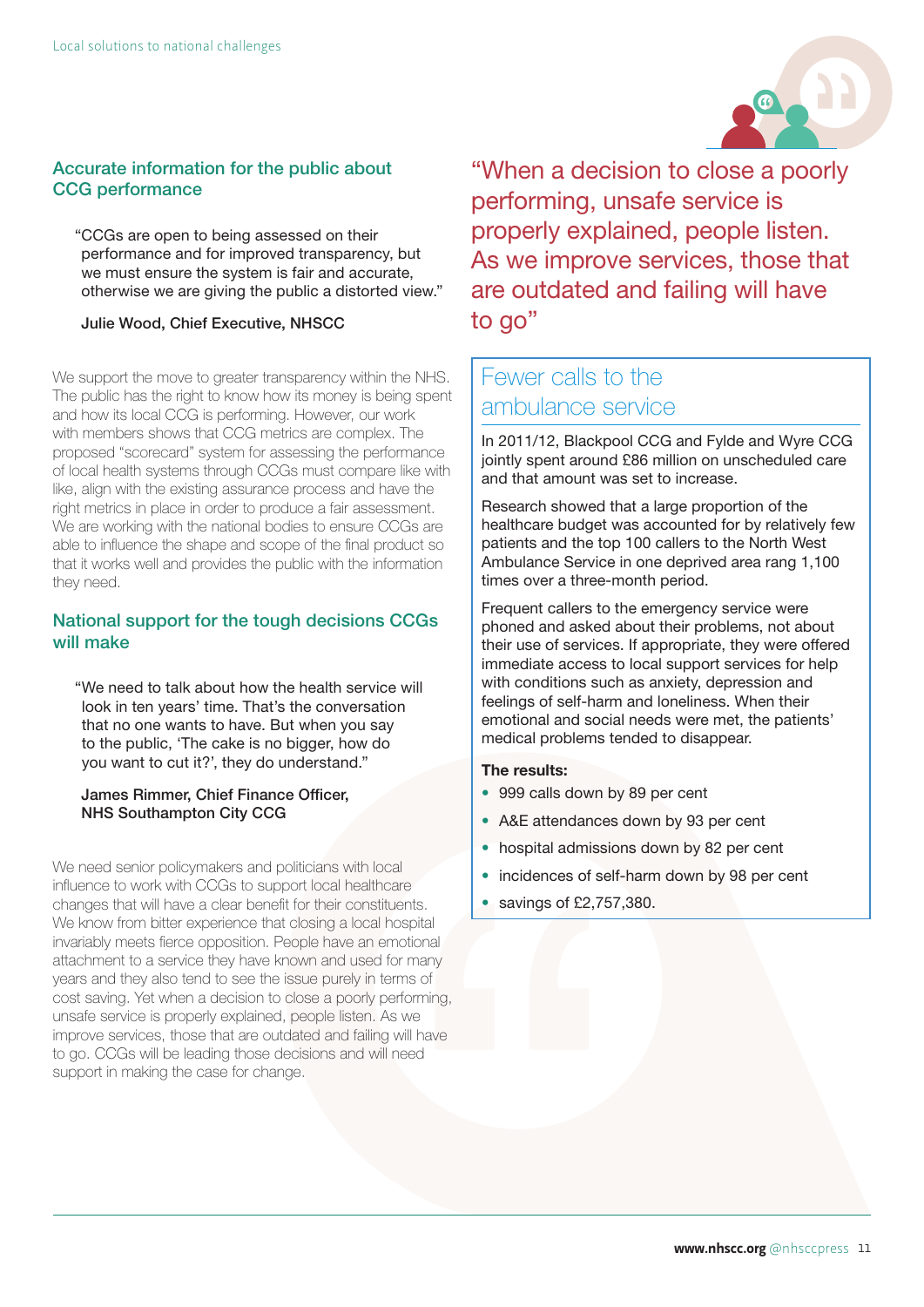## Provide the tools to support intelligent commissioning

In order to deliver innovative new services for their local populations, clinical commissioners require some specific practical measures to enable them to work faster and smarter. They are making key decisions with huge implications for their local populations, and they require modern technology and the appropriate administrative tools to allow them to get on with the job. In the *Five Year Forward View*, NHS England promises to "exploit the information revolution"; CCGs need to be among the beneficiaries of this move. They also need national support around the future direction of commissioning support, procurement and the workforce.

## What do we need?

#### Clarity on the future of commissioning support

To support CCGs' in focusing on their strategic role, they need excellent commissioning support. The transition of commissioning support units to commercial organisations has been disjointed and, at times, difficult for CCGs. Similarly, the recently introduced Lead Provider Framework is often too complex for local purposes. We need a single narrative, shared by CCGs and NHS England, on the development and purpose of commissioning support. As key purchasers of commissioning support services now and in the future, CCGs must have a central role in shaping policy. They are asking for a sensible approach to the Lead Provider Framework, allowing them the flexibility to bring services in-house where this is efficient and the best option for good commissioning for their populations. **Better care for older people** 



"In the Five Year Forward View, NHS England promises to "exploit the information revolution". CCGs need to be among the beneficiaries of this move. They also need national support around the future direction of commissioning support, procurement and the workforce"

## Faster care, closer to home for DVT patients

In 2014, Northumberland CCG launched a service to enable patients with deep-vein thrombosis (DVT) to avoid visits to the A&E department and be treated closer to home.

Patients are managed by their GP, who carries out a clinical assessment, arranges blood tests, books the ultrasound scans directly and usually within 24 hours, prescribes anticoagulant medication and carries out follow-up consultations. Only those patients assessed as needing more specialist care are referred to hospital. The medication prescribed requires less monitoring than the standard drugs and has fewer known interactions with food and other medicines.

#### The results:

Evaluation is still underway but early indications suggest:

- fewer visits to A&E for DVT-related patients
- 150 DVT patients assessed and managed in the community rather than in hospital
- a drop in GP referrals for suspected DVT.

Since Gloucestershire CCG's GP care homes service was launched in 2013, care home residents have been receiving more planned and proactive support from doctors. Doctors carry out regular planned visits, assessing medical needs, reviewing medicines and looking at the reasons for hospital visits. To achieve this, the CCG worked with a wide range of partners: all GPs, the Local Medical Committee, Gloucestershire Care Providers' Association, community pharmacists, Gloucestershire Care Services' Care Home Support Team and the physician team from the acute trust. They also held workshops to which every care home in the county was invited.

#### The results:

• emergency hospital admissions of care home residents down by 25 per cent in the first year.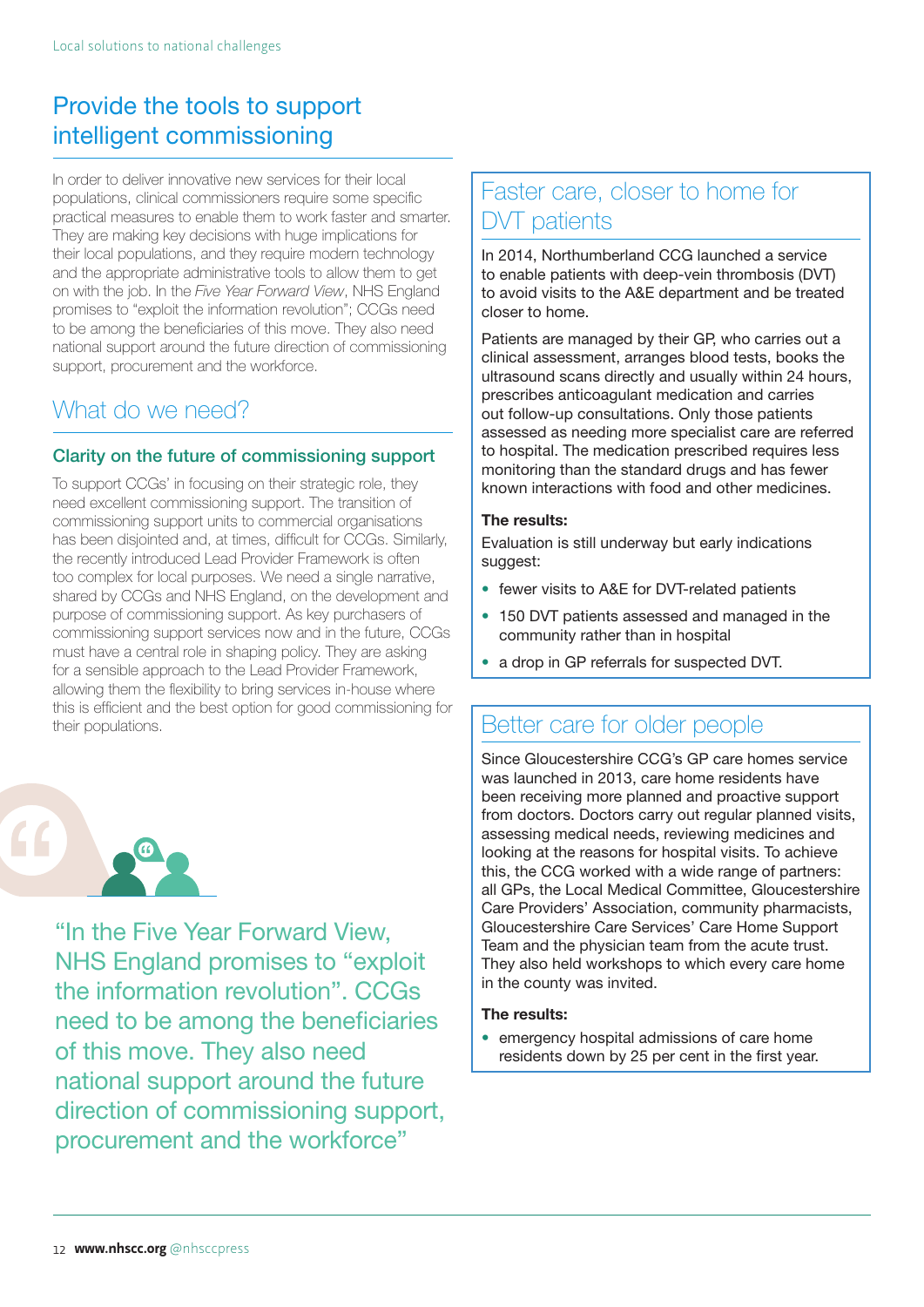#### Better access to data and use of IT

"The information governance issue comes down to one thing: are the right people who need access to a patient's record able to get it? We can't solve that at a local level; it needs a national approach."

#### Andrew Pepper, Chief Finance Officer, NHS Wakefield CCG and NHSCC board member

Confidentially is vital. Doctors, above all, understand this. However, patients' privacy can still be protected, while at the same time providing commissioners with the information they need. This includes the ability to share records with other parts of the system and have access to data at individual patient level. The new 'safe haven' status for patient data is not always working well for CCGs.

CCGs sometimes feel that they are working in the dark, planning essential services without access to some key information. As one of our members explains: "We can tell a GP practice that they have been spending a certain amount on prescribing for a particular group of patients, or what their referral activity may be, but without access to the data behind it, we can't tell them who those people are, which is not helpful."

A seamless service requires seamless IT. As well as access to essential information, commissioners also need the technical ability to enable them to work with other parts of health and social care; in other words, a compatible IT system that follows patients as they move between GPs, care workers, consultants, nurses, allied health professionals and others. This must be a government priority if the integration of health and social care is our shared ambition.



"A seamless service requires NHS England. seamless IT. As well as access to essential information, commissioners also need the technical ability to enable them to work with other parts of health and social care"

#### A national workforce strategy appropriate to the new healthcare models

"CCGs need the right workforce. The system is not training the right people and not using the funding in the most effective way. We need a new type of workforce now; more generic workers who can support rehabilitation."

#### Mary Hutton, Accountable Officer, NHS Gloucestershire CCG and NHSCC board member

At a national level we must address workforce skills and capacity. Delivering joined-up, patient-centred services involves breaking down some of the traditional barriers between staff roles. We need new types of generic health and social care staff who can work more flexibly, carrying out a range of different care tasks, supporting patients with their rehabilitation and helping people to stay healthy and independent. Our members feel that the majority of the workforce strategy from national bodies reacts to demand in the hospital sector.

In particular, CCGs are looking for a strong national workforce strategy to produce more multi-disciplinary working by doctors, nurses and allied health professionals in the community sector. We expect, however, that much of the innovation needed may evolve from the vanguard sites through new models of care.

#### Clearer, simpler rules on competition and procurement

As we stressed in our manifesto *Making change happen* last year, we believe that competition, used well, drives up quality and efficiency. But the current rules on procurement are cumbersome and unclear, to the extent that they can actually work against cost saving. For example, not every service has to go out to tender, which is useful when a CCG wants to purchase a specialist service from a small local organisation. However, the opting-out process can be as complex as the tendering process itself. We need further clarity on navigating the procurement rules from NHS Improvement and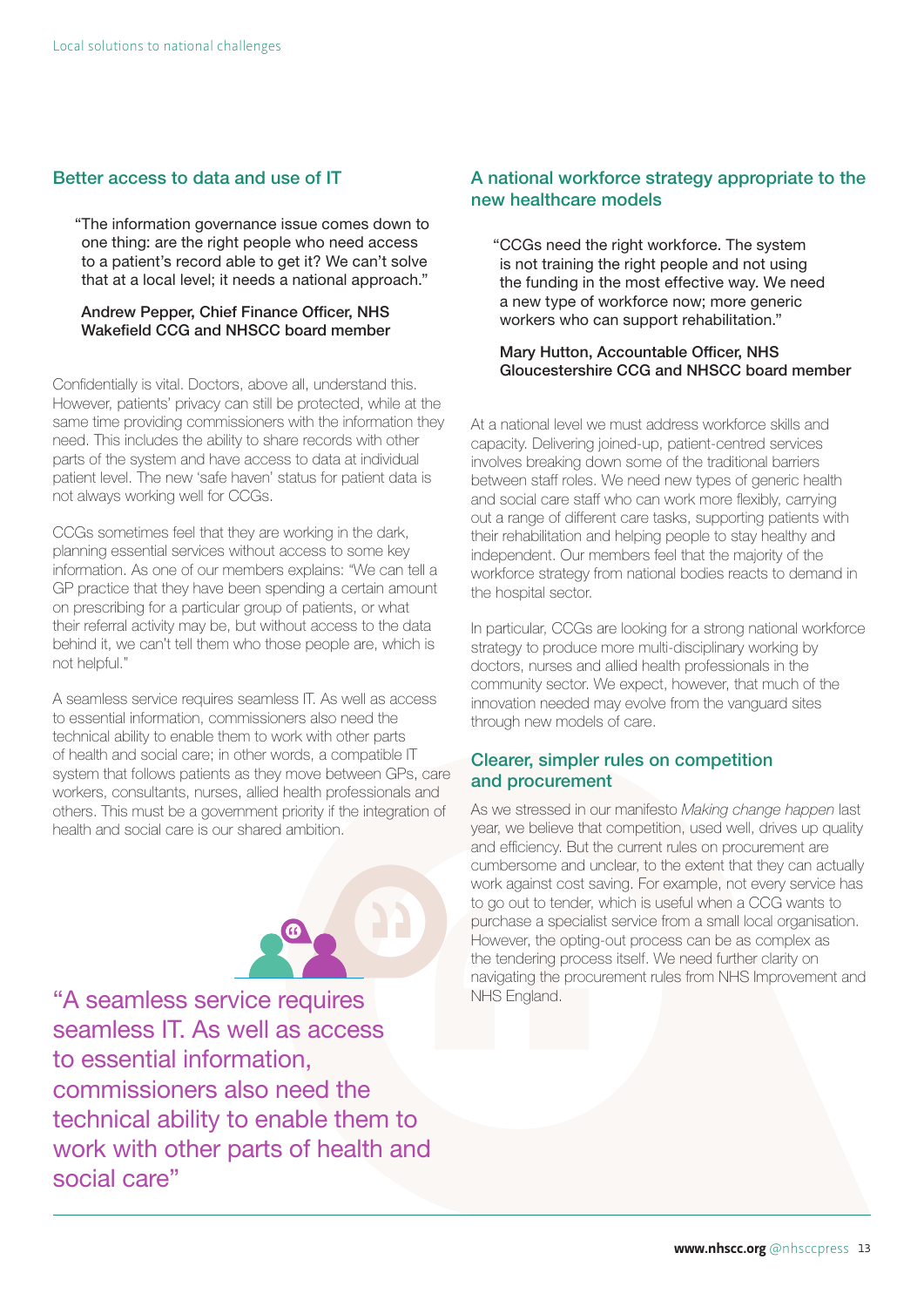## **Conclusion**

CCGs are now firmly established as key players in delivering quality health services and shaping the long-term future of the NHS. They are local doctors who understand the needs of their areas, focusing on the national priorities of sickness prevention, public health, self-care and care delivered in the community.

No one underestimates the challenge of transforming our outdated health services but CCGs are more than capable of undertaking this task. In so doing, however, they need the full commitment of national government and NHS England: recognising them as local clinical leaders; supporting them in developing the commissioning role as it becomes increasingly diverse and sophisticated, and treating them as valued equal partners, all working towards the same goals.

## A note on methodology

To ensure that this document accurately reflects the views and experiences of our board and members, we consulted them widely throughout the writing process. 23 clinical commissioners were interviewed at the start in order to identify the key issues. The resulting writer's brief and the draft document were then finalised by the members of the NHSCC board.

## Share your views with us

As a member-driven organisation, we are keen to hear the views of members on the issues we have raised in this publication. For more information on it, please contact Julie Das-Thompson, head of policy and delivery at NHSCC, at [office@nhscc.org](mailto:office@nhscc.org)

#### **Contributors**

Dr Gora Bangi, Chair, NHS Chorley and South Ribble CCG and NHSCC board member

Dr Alistair Blair, Chief Clinical Officer, NHS Northumberland CCG and NHSCC board member

Amanda Bloor, Chief Officer, NHS Harrogate and Rural District CCG and NHSCC board member

Fiona Clark, Chief Officer, NHS Southport and Formby CCG and NHS South Sefton CCG

Dr Andrew Davies, Chief Clinical Officer, NHS Warrington CCG

Dr Caroline Dollery, Chair, NHS Mid-Essex CCG

Dr Amanda Doyle, Co-chair, NHS Clinical Commissioners and Chief Clinical Officer, NHS Blackpool CCG

Sir Sam Everington, Chair, NHS Tower Hamlets CCG and NHSCC board member

Dr Debbie Frost, Chair, NHS Barnet CCG

Susanne Hasselmann, Lay member, NHS South Eastern Hampshire CCG and NHSCC board member

Mary Hutton, Accountable Officer, NHS Gloucestershire CCG and NHSCC board member

Dr Graham Jackson, Chair, NHS Aylesbury Vale CCG and NHSCC board member

Dr Nikita Kanani, Chair, NHS Bexley CCG

Dr Steve Kell, Co-chair, NHS Clinical Commissioners and Chair, NHS Bassetlaw CCG

Dr Joe McManners, Chair, NHS Oxford CCG

Dr Phil Moore, Deputy Chair, NHS Kingston CCG and NHSCC board member

Dr Tim Moorhead, Chair, NHS Sheffield CCG and NHSCC board member

Dr Ian Orpen, Chair, NHS Bath and North East Somerset CCG

Andrew Pepper, Chief Finance Officer, NHS Wakefield CCG and NHSCC board member

Amanda Philpott, Chief Officer, NHS Eastbourne, Hailsham and Seaford CCG, Hastings and Rother CCG and NHSCC board member

Dr Hugh Reeve, Chair, NHS Cumbria CCG

James Rimmer, Chief Finance Officer, NHS Southampton City CCG

Richard Samuel, Chief Officer, NHS Fareham and Gosport CCG and South Eastern Hampshire CCG and NHSCC board member

Katherine Sheerin, Chief Officer, NHS Liverpool CCG and NHSCC board member

Julie Wood, Chief Executive, NHSCC

Report researcher and writer – Sandra Hempel, freelance writer

Report commissioner and editor – Julie Das-Thompson, Head of Policy and Delivery, NHSCC